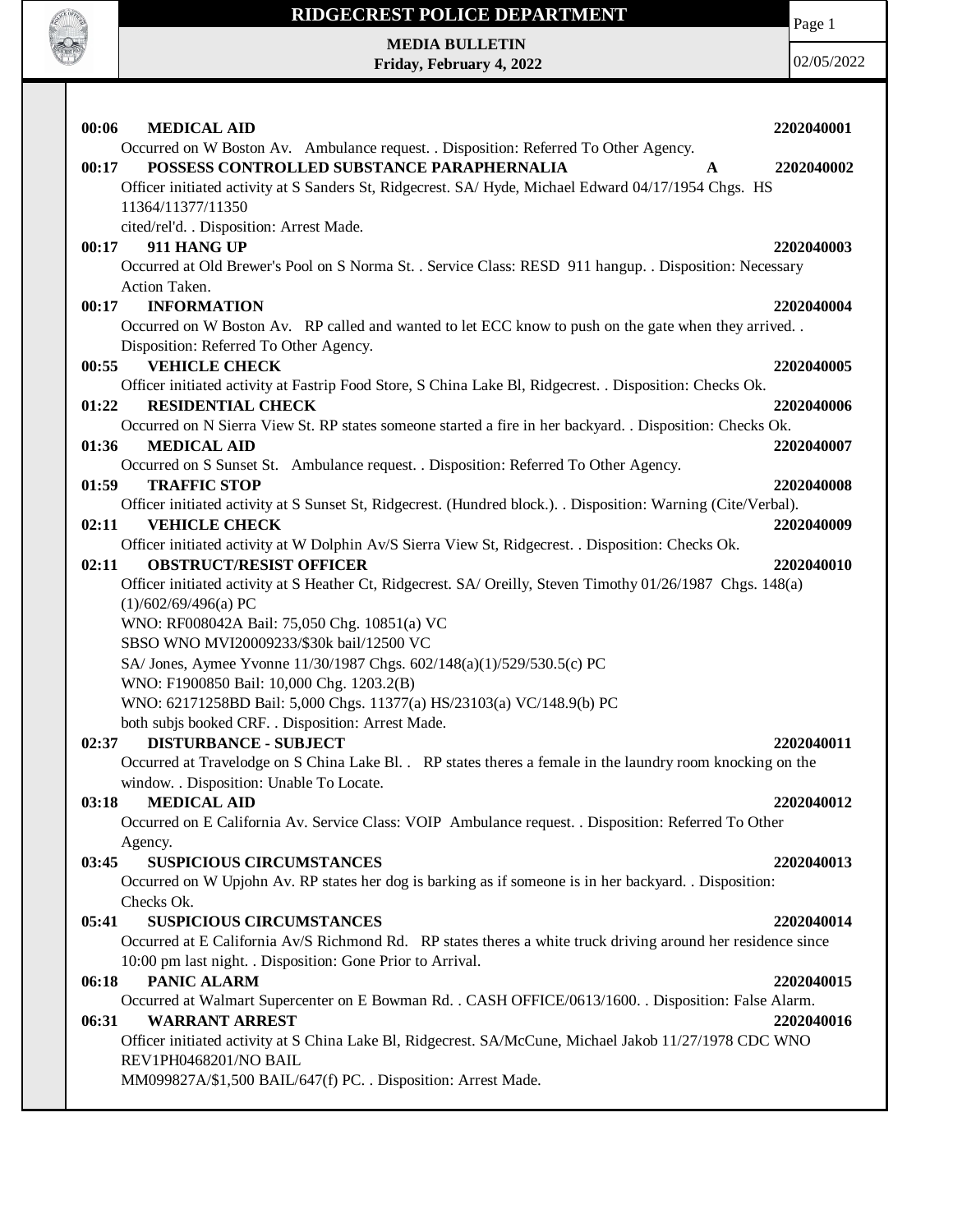

# **RIDGECREST POLICE DEPARTMENT MEDIA BULLETIN**

**Friday, February 4, 2022**

Page 2

| 07:06<br><b>IN CUSTODY ARREST</b>                                                                                                                                                    | 2202040017 |
|--------------------------------------------------------------------------------------------------------------------------------------------------------------------------------------|------------|
| Occurred at City Of Ridgecrest on W California Av. Disposition: Log Note Only.                                                                                                       |            |
| <b>DOMESTIC DISTURBANCE</b><br>07:09                                                                                                                                                 | 2202040018 |
| Occurred at Carl's Jr on S China Lake Bl. . BFA/40'S BROW SW SHRT/HMA BLK/BLU arguing in dining room                                                                                 |            |
| Adams and James dating for aprox 2 1/2 years/ were staying in Trona with Adams' mother/ Adams is currently                                                                           |            |
| off her meds and argues with James over "nothing". . Disposition: Domestic Violence Documentation.                                                                                   |            |
| <b>DECEASED PERSON</b><br>07:10                                                                                                                                                      | 2202040019 |
| Occurred on W Upjohn Av. Cellular E911 Call: NON RESPONSIVE MALE. . Disposition: Report Taken.                                                                                       |            |
| <b>CONTACT CITIZEN</b><br>07:43                                                                                                                                                      | 2202040020 |
| Officer initiated activity at Inyokern Elementary School, Locust Av, Inyokern. . Disposition: Information                                                                            |            |
| Provided.                                                                                                                                                                            |            |
| 07:47<br><b>BREAKING/REMOVING VEHICLE PARTS</b>                                                                                                                                      | 2202040021 |
| Occurred at Salvation Army, The on N Downs St. . Rp states locks were cut on the gates and a catalytic                                                                               |            |
| converter was taken off one of the company vehicles last night. . Disposition: Report Taken.                                                                                         |            |
| <b>STOLEN VEHICLE REPORT</b><br>07:58                                                                                                                                                | 2202040022 |
| Occurred on W Wilson Av. Rp states her vehicle was stolen sometime last night / white grand marquie/no                                                                               |            |
| further vehicle information due to paperwork being in the vehicle. . Disposition: Information Received.                                                                              |            |
| <b>CONTACT CITIZEN</b><br>08:15                                                                                                                                                      | 2202040023 |
| Occurred at City Of Ridgecrest on W California Av. . CALL RP/would like to talk to an officer about an RO and<br>getting possession of her son. . Disposition: Information Received. |            |
| <b>SUSPICIOUS PERSON</b><br>08:16                                                                                                                                                    | 2202040024 |
| Occurred at W Joyner Av/N Sierra View St. Cellular E911 Call: RP juv stating there is a sus male that drove past                                                                     |            |
| by her bus stop/HMA/gray shirt/driving white SUV/RP thinks sub is a stalker/. . Disposition: Unable To                                                                               |            |
| Locate.                                                                                                                                                                              |            |
|                                                                                                                                                                                      |            |
| PRISONER TRANSPORT<br>08:49                                                                                                                                                          | 2202040025 |
| Occurred at City Of Ridgecrest on W California Av. Disposition: Log Note Only.                                                                                                       |            |
| <b>FOLLOW UP</b><br>09:23                                                                                                                                                            | 2202040026 |
| Officer initiated activity at A-American Self Storage, E Ridgecrest Bl, Ridgecrest. . Disposition: Follow Up                                                                         |            |
| Completed.                                                                                                                                                                           |            |
| <b>CONTACT CITIZEN</b><br>09:25                                                                                                                                                      | 2202040027 |
| Officer initiated activity at Burroughs High School, E French Av, Ridgecrest. . Disposition: Information                                                                             |            |
| Received.                                                                                                                                                                            |            |
| <b>FOLLOW UP</b><br>09:34                                                                                                                                                            | 2202040028 |
| Officer initiated activity at W Mamie Av, Ridgecrest. . Disposition: Animal Control Handled.                                                                                         |            |
| 09:36<br><b>ACO CALL</b>                                                                                                                                                             | 2202040029 |
| Officer initiated activity at W Windy Lynn Av, Ridgecrest. Barking dog. . Disposition: Animal Control Handled.<br><b>ACO CALL</b><br>09:45                                           | 2202040030 |
| Officer initiated activity at N Norma St, Ridgecrest. Expat/loose dogs. . Disposition: Animal Control Handled.                                                                       |            |
| 09:49<br><b>FOOT PATROL</b>                                                                                                                                                          | 2202040031 |
| Officer initiated activity at Burroughs High School, E French Av, Ridgecrest. . Disposition: Log Note Only.                                                                          |            |
| <b>CONTACT CITIZEN</b><br>09:56                                                                                                                                                      | 2202040032 |
| Officer initiated activity at Burroughs High School, E French Av, Ridgecrest. . Disposition: Information                                                                             |            |
| Provided.                                                                                                                                                                            |            |
| <b>ACO CALL</b><br>09:59                                                                                                                                                             | 2202040033 |
| Officer initiated activity at S Warner St/W Wilson Av, Ridgecrest. Pat check for loose dogs. . Disposition:                                                                          |            |
| Animal Control Handled.                                                                                                                                                              |            |
|                                                                                                                                                                                      |            |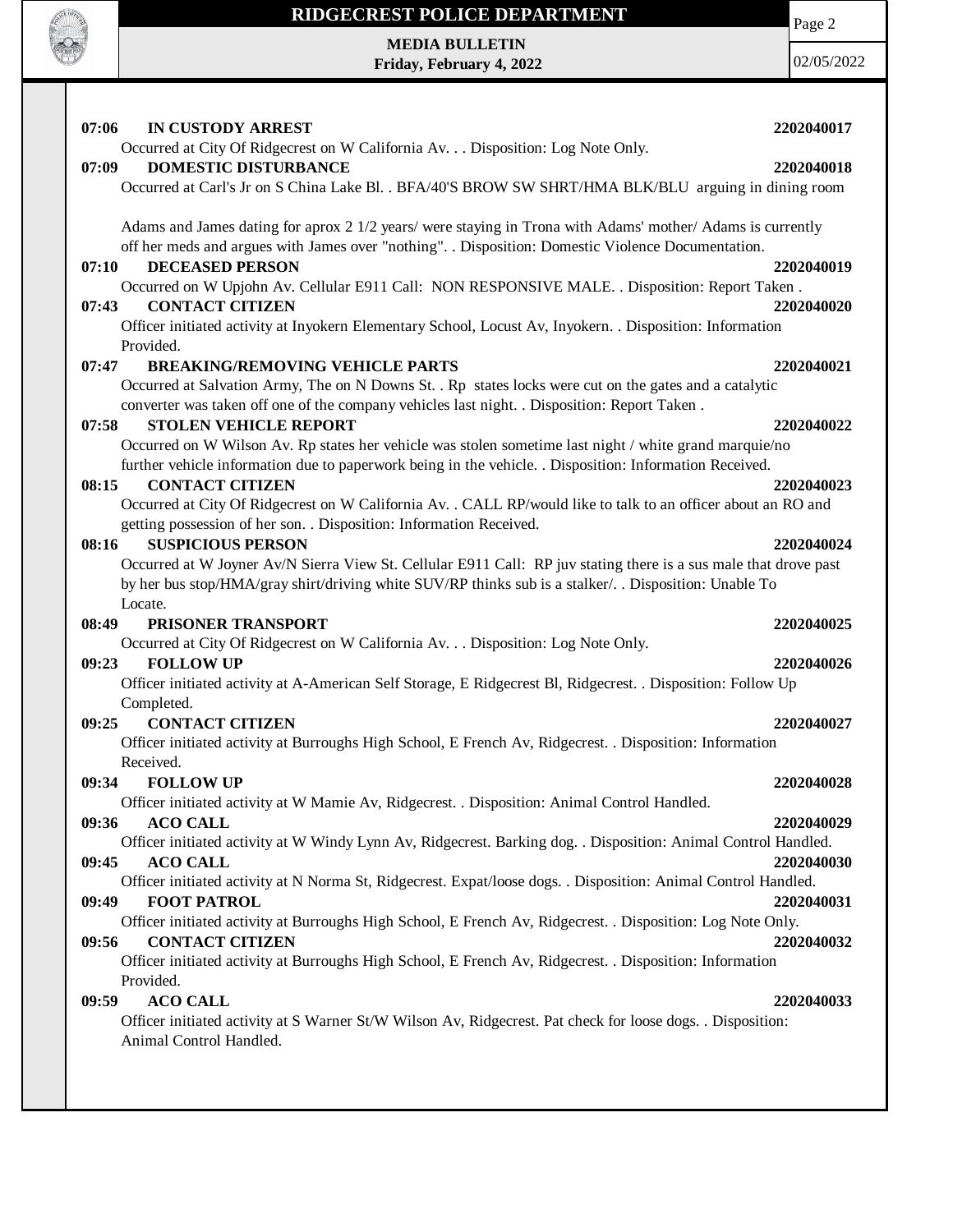

Page 3

**MEDIA BULLETIN Friday, February 4, 2022**

| 10:10<br><b>MISUSE OF 9-1-1</b>                                                                                                                                  | 2202040034 |
|------------------------------------------------------------------------------------------------------------------------------------------------------------------|------------|
| Occurred at City Of Ridgecrest on W California Av. . Cellular E911 Call: Male called 9-1-1 to request a non-                                                     |            |
| automated number for KCSO. . Disposition: Log Note Only.<br><b>CONTACT CITIZEN</b><br>10:18                                                                      | 2202040035 |
| Officer initiated activity at Burroughs High School, E French Av, Ridgecrest. . Disposition: Information                                                         |            |
| Provided.                                                                                                                                                        |            |
| 10:22<br><b>TRUANT</b>                                                                                                                                           | 2202040036 |
| Officer initiated activity at N Alford St, Kern County. . Disposition: Information Received.                                                                     |            |
| <b>MEDICAL AID</b><br>10:27                                                                                                                                      | 2202040037 |
| Occurred on W Langley Av. Cellular E911 Call: EMS REQUEST. . Disposition: Referred To Other Agency.                                                              |            |
| 10:33<br><b>FOLLOW UP</b>                                                                                                                                        | 2202040038 |
| Officer initiated activity at Sierra Sands School District Office, W Felspar Av, Ridgecrest. . Disposition: Follow                                               |            |
| Up Completed.                                                                                                                                                    |            |
| 10:41<br><b>AREA CHECK</b>                                                                                                                                       | 2202040039 |
| Occurred at In Shape Of Ridgecrest on N Norma St. . Homeless encampment located in the alley behind the                                                          |            |
| business/appears to be a gentleman 20's-30's living there. . Disposition: Necessary Action Taken.                                                                |            |
| <b>UNAUTHORIZED USE OF ACCESS CARD</b><br>10:45                                                                                                                  | 2202040040 |
| Occurred at City Of Ridgecrest on W California Av. . Rp in lobby would like to file a report. Money taken from<br>EBT card. . Disposition: Information Provided. |            |
| <b>CONTACT CITIZEN</b><br>10:46                                                                                                                                  | 2202040041 |
| Occurred at City Of Ridgecrest on W California Av. . CALL RP/wants to talk about custody of a child. .                                                           |            |
| Disposition: Information Provided.                                                                                                                               |            |
| <b>TRUANT</b><br>10:47                                                                                                                                           | 2202040042 |
| Officer initiated activity at N Wayne St, Ridgecrest. . Disposition: Negative Contact.                                                                           |            |
| <b>VANDALISM REPORT</b><br>10:56                                                                                                                                 | 2202040043 |
| Occurred on S Lincoln St. Rp states a brick was thrown through a window. . Disposition: Necessary Action                                                         |            |
| Taken.                                                                                                                                                           |            |
| <b>CONTACT CITIZEN</b><br>11:05                                                                                                                                  | 2202040044 |
| Occurred at City Of Ridgecrest on W California Av. . CALL RP. . Disposition: Information Provided.                                                               |            |
| 11:07<br><b>WELFARE CHECK</b>                                                                                                                                    | 2202040045 |
| Officer initiated activity at S Broadway St, Ridgecrest. . Disposition: Negative Contact.                                                                        |            |
| <b>WELFARE CHECK</b><br>11:39                                                                                                                                    | 2202040046 |
| Occurred on S Broadway St. Rp wants welck done on step daughter/hasnt been to school /rp would like call                                                         |            |
| back with dispo. . Disposition: Negative Contact.                                                                                                                |            |
| <b>MEDICAL AID</b><br>11:43                                                                                                                                      | 2202040047 |
| Occurred at Travelodge on S China Lake Bl. . Cellular E911 Call: RP stating there is a female shouting loudly in                                                 |            |
| room/NFD. . Disposition: Referred To Other Agency.                                                                                                               |            |
| <b>UNAUTHORIZED USE OF ACCESS CARD</b><br>11:47                                                                                                                  | 2202040048 |
| Occurred at City Of Ridgecrest on W California Av. . CALL RP/money stolen off of EBT card. . Disposition:                                                        |            |
| Information Provided.                                                                                                                                            |            |
| 12:10<br>DRIVING UNDER THE INFLUENCE                                                                                                                             | 2202040049 |
| Occurred at N China Lake Bl/W French Av. Cellular E911 Call: RP following veh that was speeding in school                                                        |            |
| zone/currently in dollar tree pklot. . Disposition: Unfounded.<br>DISTURBANCE ON SCHOOL GROUNDS                                                                  |            |
| 12:16<br>Officer initiated activity at Burroughs High School, E French Av, Ridgecrest. . Disposition: Necessary Action                                           | 2202040050 |
| Taken.                                                                                                                                                           |            |
| 12:24<br>UNAUTHORIZED USE OF ACCESS CARD                                                                                                                         | 2202040051 |
|                                                                                                                                                                  |            |
|                                                                                                                                                                  |            |
| Occurred on N Robalo St. Rp would like to file a report money being taken from EBT card . Contact via 21. .<br>Disposition: Information Provided.                |            |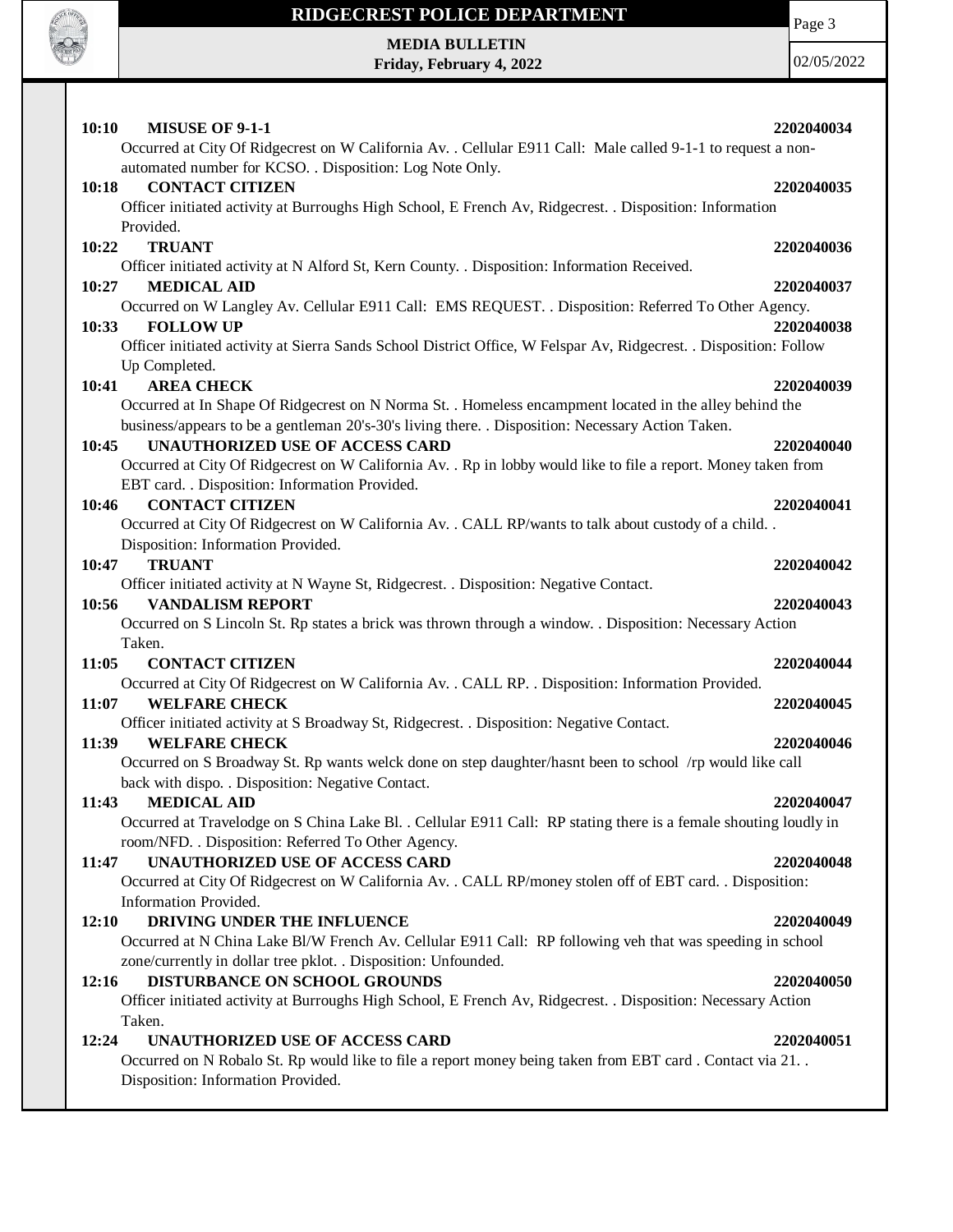

**MEDIA BULLETIN Friday, February 4, 2022** Page 4

| 12:26<br><b>MEDICAL AID</b><br>2202040052<br>Occurred on N Norma St. . Disposition: Referred To Other Agency.<br>DISTURBANCE ON SCHOOL GROUNDS<br>12:55<br>2202040053<br>Officer initiated activity at Pierce Elementary School, N Gold Canyon Dr, Ridgecrest. . Disposition: Information<br>Provided.<br><b>MEDICAL AID</b><br>13:02<br>2202040054<br>Occurred on W Sylvia Av. Cellular E911 Call: Lift assist. . Disposition: Referred To Other Agency.<br><b>CONTACT CITIZEN</b><br>13:05<br>2202040055<br>Occurred on N Fairview St. Rp received a call stating they were going to come to rps house and arrest them<br>Disposition: Information Provided.<br><b>SPOUSAL ABUSE REPORT</b><br>13:07<br>2202040056<br>Occurred on W Ward Av. RP stating her husband abused her 10 years ago. . Disposition: Information<br>Received.<br><b>PANHANDLING</b><br>13:15<br>2202040057<br>Occurred at Albertson's #6376 on N Norma St. . Rp states there is a school age boy playing violin for money<br>outside of the location. There is a sign stating they lost their job. . Disposition: Warning (Cite/Verbal).<br>13:20<br>911 WIRELESS CALL<br>2202040058<br>Occurred at City Of Ridgecrest on W California Av. . Cellular E911 Call: Female stating accidental dial. .<br>Disposition: Log Note Only.<br><b>CONTACT CITIZEN</b><br>13:34<br>2202040059<br>Officer initiated activity at Inyokern Elementary School, Locust Av, Inyokern. . Disposition: Necessary Action<br>Taken.<br><b>RECKLESS VEHICLE</b><br>13:38<br>2202040060<br>Occurred at N Downs St/W Inyokern Rd. RP stating he saw a silver charger w/blk rims speeding EB china<br>lake/3-4 ago. . Disposition: Information Received.<br><b>ABANDONED VEHICLE</b><br>13:51<br>2202040061<br>Occurred at W Springer Av/S Brady St. Cellular E911 Call: RP stating he located an abandoned motorhome in<br>the desert/no plates. . Disposition: Unable To Locate.<br><b>CONTACT CITIZEN</b><br>13:56<br>2202040062<br>Occurred at City Of Ridgecrest on W California Av. . CALL RP/is concerned about a phone call she received. .<br>Disposition: Information Provided.<br><b>PANHANDLING</b><br>13:59<br>2202040063<br>Occurred at Panda Express on S China Lake Bl. . Rp states there are two WMA standing on the corner of S<br>china lake blv by the entrance to panda express, with signs asking for money. Disposition: Warning<br>(Cite/Verbal).<br><b>INFORMATION</b><br>14:03<br>2202040064<br>Officer initiated activity at City Of Ridgecrest, W California Av, Ridgecrest. Recycled destroyed property & got<br>\$57.94 in proceeds. . Disposition: Report Taken.<br><b>RECKLESS VEHICLE</b><br>14:11<br>2202040065<br>Occurred at W Ridgecrest Bl/N Downs St. Silver honda accord speeding/not maintaining lanes/DOT<br>northbound on downs. . Disposition: Information Received.<br><b>CONTACT CITIZEN</b><br>14:19<br>2202040066<br>Occurred at City Of Ridgecrest on W California Av. . Rp would like to speak with P11. . Disposition:<br>Information Provided.<br><b>WELFARE CHECK</b><br>14:23<br>2202040067<br>Occurred on S Lilac St. Rp is trying to get in touch with a patients emergency contact but is unable to get<br>through by phone/requesting us to go to the home/rp would like contact back. . Disposition: Negative<br>Contact. |  |
|--------------------------------------------------------------------------------------------------------------------------------------------------------------------------------------------------------------------------------------------------------------------------------------------------------------------------------------------------------------------------------------------------------------------------------------------------------------------------------------------------------------------------------------------------------------------------------------------------------------------------------------------------------------------------------------------------------------------------------------------------------------------------------------------------------------------------------------------------------------------------------------------------------------------------------------------------------------------------------------------------------------------------------------------------------------------------------------------------------------------------------------------------------------------------------------------------------------------------------------------------------------------------------------------------------------------------------------------------------------------------------------------------------------------------------------------------------------------------------------------------------------------------------------------------------------------------------------------------------------------------------------------------------------------------------------------------------------------------------------------------------------------------------------------------------------------------------------------------------------------------------------------------------------------------------------------------------------------------------------------------------------------------------------------------------------------------------------------------------------------------------------------------------------------------------------------------------------------------------------------------------------------------------------------------------------------------------------------------------------------------------------------------------------------------------------------------------------------------------------------------------------------------------------------------------------------------------------------------------------------------------------------------------------------------------------------------------------------------------------------------------------------------------------------------------------------------------------------------------------------------------------------------------------------------------------------------------------------------------------------------------------------------------------------------------------------------------------------------------------------------------------------------------------------------------------------------------------------------------------------------------------------------------------------------------------------------------------|--|
|                                                                                                                                                                                                                                                                                                                                                                                                                                                                                                                                                                                                                                                                                                                                                                                                                                                                                                                                                                                                                                                                                                                                                                                                                                                                                                                                                                                                                                                                                                                                                                                                                                                                                                                                                                                                                                                                                                                                                                                                                                                                                                                                                                                                                                                                                                                                                                                                                                                                                                                                                                                                                                                                                                                                                                                                                                                                                                                                                                                                                                                                                                                                                                                                                                                                                                                                      |  |
|                                                                                                                                                                                                                                                                                                                                                                                                                                                                                                                                                                                                                                                                                                                                                                                                                                                                                                                                                                                                                                                                                                                                                                                                                                                                                                                                                                                                                                                                                                                                                                                                                                                                                                                                                                                                                                                                                                                                                                                                                                                                                                                                                                                                                                                                                                                                                                                                                                                                                                                                                                                                                                                                                                                                                                                                                                                                                                                                                                                                                                                                                                                                                                                                                                                                                                                                      |  |
|                                                                                                                                                                                                                                                                                                                                                                                                                                                                                                                                                                                                                                                                                                                                                                                                                                                                                                                                                                                                                                                                                                                                                                                                                                                                                                                                                                                                                                                                                                                                                                                                                                                                                                                                                                                                                                                                                                                                                                                                                                                                                                                                                                                                                                                                                                                                                                                                                                                                                                                                                                                                                                                                                                                                                                                                                                                                                                                                                                                                                                                                                                                                                                                                                                                                                                                                      |  |
|                                                                                                                                                                                                                                                                                                                                                                                                                                                                                                                                                                                                                                                                                                                                                                                                                                                                                                                                                                                                                                                                                                                                                                                                                                                                                                                                                                                                                                                                                                                                                                                                                                                                                                                                                                                                                                                                                                                                                                                                                                                                                                                                                                                                                                                                                                                                                                                                                                                                                                                                                                                                                                                                                                                                                                                                                                                                                                                                                                                                                                                                                                                                                                                                                                                                                                                                      |  |
|                                                                                                                                                                                                                                                                                                                                                                                                                                                                                                                                                                                                                                                                                                                                                                                                                                                                                                                                                                                                                                                                                                                                                                                                                                                                                                                                                                                                                                                                                                                                                                                                                                                                                                                                                                                                                                                                                                                                                                                                                                                                                                                                                                                                                                                                                                                                                                                                                                                                                                                                                                                                                                                                                                                                                                                                                                                                                                                                                                                                                                                                                                                                                                                                                                                                                                                                      |  |
|                                                                                                                                                                                                                                                                                                                                                                                                                                                                                                                                                                                                                                                                                                                                                                                                                                                                                                                                                                                                                                                                                                                                                                                                                                                                                                                                                                                                                                                                                                                                                                                                                                                                                                                                                                                                                                                                                                                                                                                                                                                                                                                                                                                                                                                                                                                                                                                                                                                                                                                                                                                                                                                                                                                                                                                                                                                                                                                                                                                                                                                                                                                                                                                                                                                                                                                                      |  |
|                                                                                                                                                                                                                                                                                                                                                                                                                                                                                                                                                                                                                                                                                                                                                                                                                                                                                                                                                                                                                                                                                                                                                                                                                                                                                                                                                                                                                                                                                                                                                                                                                                                                                                                                                                                                                                                                                                                                                                                                                                                                                                                                                                                                                                                                                                                                                                                                                                                                                                                                                                                                                                                                                                                                                                                                                                                                                                                                                                                                                                                                                                                                                                                                                                                                                                                                      |  |
|                                                                                                                                                                                                                                                                                                                                                                                                                                                                                                                                                                                                                                                                                                                                                                                                                                                                                                                                                                                                                                                                                                                                                                                                                                                                                                                                                                                                                                                                                                                                                                                                                                                                                                                                                                                                                                                                                                                                                                                                                                                                                                                                                                                                                                                                                                                                                                                                                                                                                                                                                                                                                                                                                                                                                                                                                                                                                                                                                                                                                                                                                                                                                                                                                                                                                                                                      |  |
|                                                                                                                                                                                                                                                                                                                                                                                                                                                                                                                                                                                                                                                                                                                                                                                                                                                                                                                                                                                                                                                                                                                                                                                                                                                                                                                                                                                                                                                                                                                                                                                                                                                                                                                                                                                                                                                                                                                                                                                                                                                                                                                                                                                                                                                                                                                                                                                                                                                                                                                                                                                                                                                                                                                                                                                                                                                                                                                                                                                                                                                                                                                                                                                                                                                                                                                                      |  |
|                                                                                                                                                                                                                                                                                                                                                                                                                                                                                                                                                                                                                                                                                                                                                                                                                                                                                                                                                                                                                                                                                                                                                                                                                                                                                                                                                                                                                                                                                                                                                                                                                                                                                                                                                                                                                                                                                                                                                                                                                                                                                                                                                                                                                                                                                                                                                                                                                                                                                                                                                                                                                                                                                                                                                                                                                                                                                                                                                                                                                                                                                                                                                                                                                                                                                                                                      |  |
|                                                                                                                                                                                                                                                                                                                                                                                                                                                                                                                                                                                                                                                                                                                                                                                                                                                                                                                                                                                                                                                                                                                                                                                                                                                                                                                                                                                                                                                                                                                                                                                                                                                                                                                                                                                                                                                                                                                                                                                                                                                                                                                                                                                                                                                                                                                                                                                                                                                                                                                                                                                                                                                                                                                                                                                                                                                                                                                                                                                                                                                                                                                                                                                                                                                                                                                                      |  |
|                                                                                                                                                                                                                                                                                                                                                                                                                                                                                                                                                                                                                                                                                                                                                                                                                                                                                                                                                                                                                                                                                                                                                                                                                                                                                                                                                                                                                                                                                                                                                                                                                                                                                                                                                                                                                                                                                                                                                                                                                                                                                                                                                                                                                                                                                                                                                                                                                                                                                                                                                                                                                                                                                                                                                                                                                                                                                                                                                                                                                                                                                                                                                                                                                                                                                                                                      |  |
|                                                                                                                                                                                                                                                                                                                                                                                                                                                                                                                                                                                                                                                                                                                                                                                                                                                                                                                                                                                                                                                                                                                                                                                                                                                                                                                                                                                                                                                                                                                                                                                                                                                                                                                                                                                                                                                                                                                                                                                                                                                                                                                                                                                                                                                                                                                                                                                                                                                                                                                                                                                                                                                                                                                                                                                                                                                                                                                                                                                                                                                                                                                                                                                                                                                                                                                                      |  |
|                                                                                                                                                                                                                                                                                                                                                                                                                                                                                                                                                                                                                                                                                                                                                                                                                                                                                                                                                                                                                                                                                                                                                                                                                                                                                                                                                                                                                                                                                                                                                                                                                                                                                                                                                                                                                                                                                                                                                                                                                                                                                                                                                                                                                                                                                                                                                                                                                                                                                                                                                                                                                                                                                                                                                                                                                                                                                                                                                                                                                                                                                                                                                                                                                                                                                                                                      |  |
|                                                                                                                                                                                                                                                                                                                                                                                                                                                                                                                                                                                                                                                                                                                                                                                                                                                                                                                                                                                                                                                                                                                                                                                                                                                                                                                                                                                                                                                                                                                                                                                                                                                                                                                                                                                                                                                                                                                                                                                                                                                                                                                                                                                                                                                                                                                                                                                                                                                                                                                                                                                                                                                                                                                                                                                                                                                                                                                                                                                                                                                                                                                                                                                                                                                                                                                                      |  |
|                                                                                                                                                                                                                                                                                                                                                                                                                                                                                                                                                                                                                                                                                                                                                                                                                                                                                                                                                                                                                                                                                                                                                                                                                                                                                                                                                                                                                                                                                                                                                                                                                                                                                                                                                                                                                                                                                                                                                                                                                                                                                                                                                                                                                                                                                                                                                                                                                                                                                                                                                                                                                                                                                                                                                                                                                                                                                                                                                                                                                                                                                                                                                                                                                                                                                                                                      |  |
|                                                                                                                                                                                                                                                                                                                                                                                                                                                                                                                                                                                                                                                                                                                                                                                                                                                                                                                                                                                                                                                                                                                                                                                                                                                                                                                                                                                                                                                                                                                                                                                                                                                                                                                                                                                                                                                                                                                                                                                                                                                                                                                                                                                                                                                                                                                                                                                                                                                                                                                                                                                                                                                                                                                                                                                                                                                                                                                                                                                                                                                                                                                                                                                                                                                                                                                                      |  |
|                                                                                                                                                                                                                                                                                                                                                                                                                                                                                                                                                                                                                                                                                                                                                                                                                                                                                                                                                                                                                                                                                                                                                                                                                                                                                                                                                                                                                                                                                                                                                                                                                                                                                                                                                                                                                                                                                                                                                                                                                                                                                                                                                                                                                                                                                                                                                                                                                                                                                                                                                                                                                                                                                                                                                                                                                                                                                                                                                                                                                                                                                                                                                                                                                                                                                                                                      |  |
|                                                                                                                                                                                                                                                                                                                                                                                                                                                                                                                                                                                                                                                                                                                                                                                                                                                                                                                                                                                                                                                                                                                                                                                                                                                                                                                                                                                                                                                                                                                                                                                                                                                                                                                                                                                                                                                                                                                                                                                                                                                                                                                                                                                                                                                                                                                                                                                                                                                                                                                                                                                                                                                                                                                                                                                                                                                                                                                                                                                                                                                                                                                                                                                                                                                                                                                                      |  |
|                                                                                                                                                                                                                                                                                                                                                                                                                                                                                                                                                                                                                                                                                                                                                                                                                                                                                                                                                                                                                                                                                                                                                                                                                                                                                                                                                                                                                                                                                                                                                                                                                                                                                                                                                                                                                                                                                                                                                                                                                                                                                                                                                                                                                                                                                                                                                                                                                                                                                                                                                                                                                                                                                                                                                                                                                                                                                                                                                                                                                                                                                                                                                                                                                                                                                                                                      |  |
|                                                                                                                                                                                                                                                                                                                                                                                                                                                                                                                                                                                                                                                                                                                                                                                                                                                                                                                                                                                                                                                                                                                                                                                                                                                                                                                                                                                                                                                                                                                                                                                                                                                                                                                                                                                                                                                                                                                                                                                                                                                                                                                                                                                                                                                                                                                                                                                                                                                                                                                                                                                                                                                                                                                                                                                                                                                                                                                                                                                                                                                                                                                                                                                                                                                                                                                                      |  |
|                                                                                                                                                                                                                                                                                                                                                                                                                                                                                                                                                                                                                                                                                                                                                                                                                                                                                                                                                                                                                                                                                                                                                                                                                                                                                                                                                                                                                                                                                                                                                                                                                                                                                                                                                                                                                                                                                                                                                                                                                                                                                                                                                                                                                                                                                                                                                                                                                                                                                                                                                                                                                                                                                                                                                                                                                                                                                                                                                                                                                                                                                                                                                                                                                                                                                                                                      |  |
|                                                                                                                                                                                                                                                                                                                                                                                                                                                                                                                                                                                                                                                                                                                                                                                                                                                                                                                                                                                                                                                                                                                                                                                                                                                                                                                                                                                                                                                                                                                                                                                                                                                                                                                                                                                                                                                                                                                                                                                                                                                                                                                                                                                                                                                                                                                                                                                                                                                                                                                                                                                                                                                                                                                                                                                                                                                                                                                                                                                                                                                                                                                                                                                                                                                                                                                                      |  |
|                                                                                                                                                                                                                                                                                                                                                                                                                                                                                                                                                                                                                                                                                                                                                                                                                                                                                                                                                                                                                                                                                                                                                                                                                                                                                                                                                                                                                                                                                                                                                                                                                                                                                                                                                                                                                                                                                                                                                                                                                                                                                                                                                                                                                                                                                                                                                                                                                                                                                                                                                                                                                                                                                                                                                                                                                                                                                                                                                                                                                                                                                                                                                                                                                                                                                                                                      |  |
|                                                                                                                                                                                                                                                                                                                                                                                                                                                                                                                                                                                                                                                                                                                                                                                                                                                                                                                                                                                                                                                                                                                                                                                                                                                                                                                                                                                                                                                                                                                                                                                                                                                                                                                                                                                                                                                                                                                                                                                                                                                                                                                                                                                                                                                                                                                                                                                                                                                                                                                                                                                                                                                                                                                                                                                                                                                                                                                                                                                                                                                                                                                                                                                                                                                                                                                                      |  |
|                                                                                                                                                                                                                                                                                                                                                                                                                                                                                                                                                                                                                                                                                                                                                                                                                                                                                                                                                                                                                                                                                                                                                                                                                                                                                                                                                                                                                                                                                                                                                                                                                                                                                                                                                                                                                                                                                                                                                                                                                                                                                                                                                                                                                                                                                                                                                                                                                                                                                                                                                                                                                                                                                                                                                                                                                                                                                                                                                                                                                                                                                                                                                                                                                                                                                                                                      |  |
|                                                                                                                                                                                                                                                                                                                                                                                                                                                                                                                                                                                                                                                                                                                                                                                                                                                                                                                                                                                                                                                                                                                                                                                                                                                                                                                                                                                                                                                                                                                                                                                                                                                                                                                                                                                                                                                                                                                                                                                                                                                                                                                                                                                                                                                                                                                                                                                                                                                                                                                                                                                                                                                                                                                                                                                                                                                                                                                                                                                                                                                                                                                                                                                                                                                                                                                                      |  |
|                                                                                                                                                                                                                                                                                                                                                                                                                                                                                                                                                                                                                                                                                                                                                                                                                                                                                                                                                                                                                                                                                                                                                                                                                                                                                                                                                                                                                                                                                                                                                                                                                                                                                                                                                                                                                                                                                                                                                                                                                                                                                                                                                                                                                                                                                                                                                                                                                                                                                                                                                                                                                                                                                                                                                                                                                                                                                                                                                                                                                                                                                                                                                                                                                                                                                                                                      |  |
|                                                                                                                                                                                                                                                                                                                                                                                                                                                                                                                                                                                                                                                                                                                                                                                                                                                                                                                                                                                                                                                                                                                                                                                                                                                                                                                                                                                                                                                                                                                                                                                                                                                                                                                                                                                                                                                                                                                                                                                                                                                                                                                                                                                                                                                                                                                                                                                                                                                                                                                                                                                                                                                                                                                                                                                                                                                                                                                                                                                                                                                                                                                                                                                                                                                                                                                                      |  |
|                                                                                                                                                                                                                                                                                                                                                                                                                                                                                                                                                                                                                                                                                                                                                                                                                                                                                                                                                                                                                                                                                                                                                                                                                                                                                                                                                                                                                                                                                                                                                                                                                                                                                                                                                                                                                                                                                                                                                                                                                                                                                                                                                                                                                                                                                                                                                                                                                                                                                                                                                                                                                                                                                                                                                                                                                                                                                                                                                                                                                                                                                                                                                                                                                                                                                                                                      |  |
|                                                                                                                                                                                                                                                                                                                                                                                                                                                                                                                                                                                                                                                                                                                                                                                                                                                                                                                                                                                                                                                                                                                                                                                                                                                                                                                                                                                                                                                                                                                                                                                                                                                                                                                                                                                                                                                                                                                                                                                                                                                                                                                                                                                                                                                                                                                                                                                                                                                                                                                                                                                                                                                                                                                                                                                                                                                                                                                                                                                                                                                                                                                                                                                                                                                                                                                                      |  |
|                                                                                                                                                                                                                                                                                                                                                                                                                                                                                                                                                                                                                                                                                                                                                                                                                                                                                                                                                                                                                                                                                                                                                                                                                                                                                                                                                                                                                                                                                                                                                                                                                                                                                                                                                                                                                                                                                                                                                                                                                                                                                                                                                                                                                                                                                                                                                                                                                                                                                                                                                                                                                                                                                                                                                                                                                                                                                                                                                                                                                                                                                                                                                                                                                                                                                                                                      |  |
|                                                                                                                                                                                                                                                                                                                                                                                                                                                                                                                                                                                                                                                                                                                                                                                                                                                                                                                                                                                                                                                                                                                                                                                                                                                                                                                                                                                                                                                                                                                                                                                                                                                                                                                                                                                                                                                                                                                                                                                                                                                                                                                                                                                                                                                                                                                                                                                                                                                                                                                                                                                                                                                                                                                                                                                                                                                                                                                                                                                                                                                                                                                                                                                                                                                                                                                                      |  |
|                                                                                                                                                                                                                                                                                                                                                                                                                                                                                                                                                                                                                                                                                                                                                                                                                                                                                                                                                                                                                                                                                                                                                                                                                                                                                                                                                                                                                                                                                                                                                                                                                                                                                                                                                                                                                                                                                                                                                                                                                                                                                                                                                                                                                                                                                                                                                                                                                                                                                                                                                                                                                                                                                                                                                                                                                                                                                                                                                                                                                                                                                                                                                                                                                                                                                                                                      |  |
|                                                                                                                                                                                                                                                                                                                                                                                                                                                                                                                                                                                                                                                                                                                                                                                                                                                                                                                                                                                                                                                                                                                                                                                                                                                                                                                                                                                                                                                                                                                                                                                                                                                                                                                                                                                                                                                                                                                                                                                                                                                                                                                                                                                                                                                                                                                                                                                                                                                                                                                                                                                                                                                                                                                                                                                                                                                                                                                                                                                                                                                                                                                                                                                                                                                                                                                                      |  |
|                                                                                                                                                                                                                                                                                                                                                                                                                                                                                                                                                                                                                                                                                                                                                                                                                                                                                                                                                                                                                                                                                                                                                                                                                                                                                                                                                                                                                                                                                                                                                                                                                                                                                                                                                                                                                                                                                                                                                                                                                                                                                                                                                                                                                                                                                                                                                                                                                                                                                                                                                                                                                                                                                                                                                                                                                                                                                                                                                                                                                                                                                                                                                                                                                                                                                                                                      |  |
|                                                                                                                                                                                                                                                                                                                                                                                                                                                                                                                                                                                                                                                                                                                                                                                                                                                                                                                                                                                                                                                                                                                                                                                                                                                                                                                                                                                                                                                                                                                                                                                                                                                                                                                                                                                                                                                                                                                                                                                                                                                                                                                                                                                                                                                                                                                                                                                                                                                                                                                                                                                                                                                                                                                                                                                                                                                                                                                                                                                                                                                                                                                                                                                                                                                                                                                                      |  |
|                                                                                                                                                                                                                                                                                                                                                                                                                                                                                                                                                                                                                                                                                                                                                                                                                                                                                                                                                                                                                                                                                                                                                                                                                                                                                                                                                                                                                                                                                                                                                                                                                                                                                                                                                                                                                                                                                                                                                                                                                                                                                                                                                                                                                                                                                                                                                                                                                                                                                                                                                                                                                                                                                                                                                                                                                                                                                                                                                                                                                                                                                                                                                                                                                                                                                                                                      |  |
|                                                                                                                                                                                                                                                                                                                                                                                                                                                                                                                                                                                                                                                                                                                                                                                                                                                                                                                                                                                                                                                                                                                                                                                                                                                                                                                                                                                                                                                                                                                                                                                                                                                                                                                                                                                                                                                                                                                                                                                                                                                                                                                                                                                                                                                                                                                                                                                                                                                                                                                                                                                                                                                                                                                                                                                                                                                                                                                                                                                                                                                                                                                                                                                                                                                                                                                                      |  |
|                                                                                                                                                                                                                                                                                                                                                                                                                                                                                                                                                                                                                                                                                                                                                                                                                                                                                                                                                                                                                                                                                                                                                                                                                                                                                                                                                                                                                                                                                                                                                                                                                                                                                                                                                                                                                                                                                                                                                                                                                                                                                                                                                                                                                                                                                                                                                                                                                                                                                                                                                                                                                                                                                                                                                                                                                                                                                                                                                                                                                                                                                                                                                                                                                                                                                                                                      |  |
|                                                                                                                                                                                                                                                                                                                                                                                                                                                                                                                                                                                                                                                                                                                                                                                                                                                                                                                                                                                                                                                                                                                                                                                                                                                                                                                                                                                                                                                                                                                                                                                                                                                                                                                                                                                                                                                                                                                                                                                                                                                                                                                                                                                                                                                                                                                                                                                                                                                                                                                                                                                                                                                                                                                                                                                                                                                                                                                                                                                                                                                                                                                                                                                                                                                                                                                                      |  |
|                                                                                                                                                                                                                                                                                                                                                                                                                                                                                                                                                                                                                                                                                                                                                                                                                                                                                                                                                                                                                                                                                                                                                                                                                                                                                                                                                                                                                                                                                                                                                                                                                                                                                                                                                                                                                                                                                                                                                                                                                                                                                                                                                                                                                                                                                                                                                                                                                                                                                                                                                                                                                                                                                                                                                                                                                                                                                                                                                                                                                                                                                                                                                                                                                                                                                                                                      |  |
|                                                                                                                                                                                                                                                                                                                                                                                                                                                                                                                                                                                                                                                                                                                                                                                                                                                                                                                                                                                                                                                                                                                                                                                                                                                                                                                                                                                                                                                                                                                                                                                                                                                                                                                                                                                                                                                                                                                                                                                                                                                                                                                                                                                                                                                                                                                                                                                                                                                                                                                                                                                                                                                                                                                                                                                                                                                                                                                                                                                                                                                                                                                                                                                                                                                                                                                                      |  |
|                                                                                                                                                                                                                                                                                                                                                                                                                                                                                                                                                                                                                                                                                                                                                                                                                                                                                                                                                                                                                                                                                                                                                                                                                                                                                                                                                                                                                                                                                                                                                                                                                                                                                                                                                                                                                                                                                                                                                                                                                                                                                                                                                                                                                                                                                                                                                                                                                                                                                                                                                                                                                                                                                                                                                                                                                                                                                                                                                                                                                                                                                                                                                                                                                                                                                                                                      |  |
|                                                                                                                                                                                                                                                                                                                                                                                                                                                                                                                                                                                                                                                                                                                                                                                                                                                                                                                                                                                                                                                                                                                                                                                                                                                                                                                                                                                                                                                                                                                                                                                                                                                                                                                                                                                                                                                                                                                                                                                                                                                                                                                                                                                                                                                                                                                                                                                                                                                                                                                                                                                                                                                                                                                                                                                                                                                                                                                                                                                                                                                                                                                                                                                                                                                                                                                                      |  |
|                                                                                                                                                                                                                                                                                                                                                                                                                                                                                                                                                                                                                                                                                                                                                                                                                                                                                                                                                                                                                                                                                                                                                                                                                                                                                                                                                                                                                                                                                                                                                                                                                                                                                                                                                                                                                                                                                                                                                                                                                                                                                                                                                                                                                                                                                                                                                                                                                                                                                                                                                                                                                                                                                                                                                                                                                                                                                                                                                                                                                                                                                                                                                                                                                                                                                                                                      |  |
|                                                                                                                                                                                                                                                                                                                                                                                                                                                                                                                                                                                                                                                                                                                                                                                                                                                                                                                                                                                                                                                                                                                                                                                                                                                                                                                                                                                                                                                                                                                                                                                                                                                                                                                                                                                                                                                                                                                                                                                                                                                                                                                                                                                                                                                                                                                                                                                                                                                                                                                                                                                                                                                                                                                                                                                                                                                                                                                                                                                                                                                                                                                                                                                                                                                                                                                                      |  |
|                                                                                                                                                                                                                                                                                                                                                                                                                                                                                                                                                                                                                                                                                                                                                                                                                                                                                                                                                                                                                                                                                                                                                                                                                                                                                                                                                                                                                                                                                                                                                                                                                                                                                                                                                                                                                                                                                                                                                                                                                                                                                                                                                                                                                                                                                                                                                                                                                                                                                                                                                                                                                                                                                                                                                                                                                                                                                                                                                                                                                                                                                                                                                                                                                                                                                                                                      |  |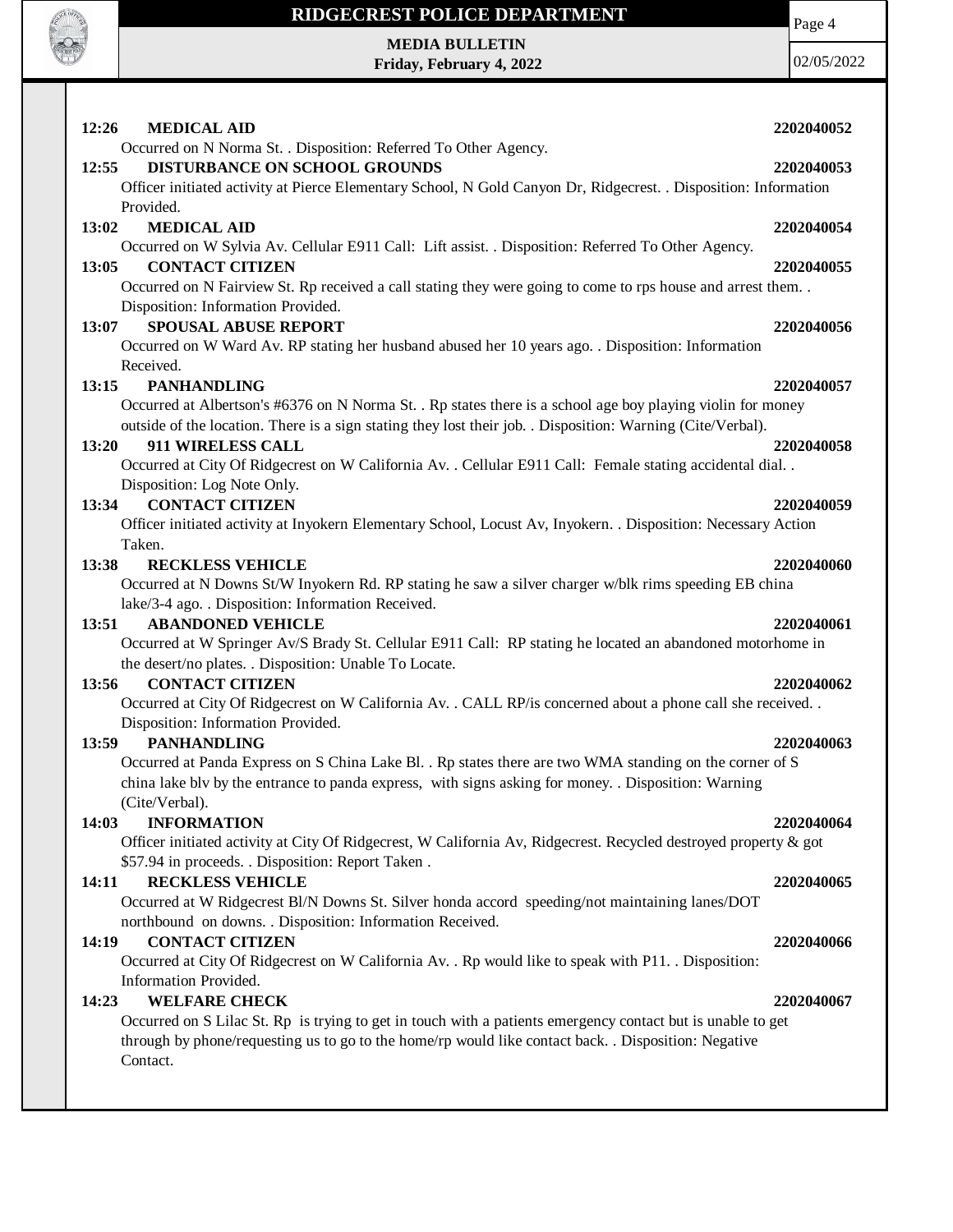

**MEDIA BULLETIN Friday, February 4, 2022** Page 5

| 14:51<br><b>SUSPICIOUS CIRCUMSTANCES</b>                                                                     | 2202040068 |
|--------------------------------------------------------------------------------------------------------------|------------|
| Occurred on S Greenlawn St. RP stating male subject with camera went to the door/jiggled the                 |            |
| handle/proceeded enter residence/RP neighbor stating male doesn't live there. . Disposition: Checks Ok.      |            |
| <b>DRUNK IN PUBLIC</b><br>14:58                                                                              | 2202040069 |
| Occurred at Pizza Factory on N Triangle Dr. . Info. . Disposition: Unable To Locate.                         |            |
| <b>CONTACT CITIZEN</b><br>15:12                                                                              | 2202040070 |
| Occurred at City Of Ridgecrest on W California Av. . Rp in the lobby-wants to talk to an officer about an RO |            |
| and someone messing with his bank account. . Disposition: Information Provided.                              |            |
| <b>WELFARE CHECK</b><br>15:19                                                                                | 2202040071 |
| Occurred at Continental Labor Resources Inc on W Ward Av. . Cellular E911 Call: Automated Iwatch hard fall   |            |
| message. . Disposition: Checks Ok.                                                                           |            |
| <b>FOLLOW UP</b><br>15:32                                                                                    | 2202040072 |
| Officer initiated activity at Burroughs High School, E French Av, Ridgecrest. . Disposition: Follow Up       |            |
| Completed.                                                                                                   |            |
| <b>CONTACT CITIZEN</b><br>16:03                                                                              | 2202040073 |
| Occurred at City Of Ridgecrest on W California Av. . 22-325 Rp in lobby would like to speak with an officer  |            |
| regarding case. . Disposition: Information Received.                                                         |            |
| 16:09<br><b>SUSPICIOUS PERSON</b>                                                                            | 2202040074 |
| Occurred on W Mary Ann Av. Rp states there is a guy who knocked on the door and wouldnt get off rps          |            |
| property. Rp states the guy says he is from Edison however there is no badge. . Disposition: Checks Ok.      |            |
| 16:12<br><b>CITIZEN ASSIST</b>                                                                               | 2202040075 |
| Occurred at American Towing & Recovery on W Graaf Av. . Rp states staff wont let her into one of the         |            |
| vehicles to grab belongings /rp wants an officer to help her. . Disposition: Cancelled by RP.                |            |
| <b>TRAFFIC STOP</b><br>16:25                                                                                 | 2202040076 |
| Officer initiated activity at W Rebecca Av, Ridgecrest. . Disposition: Citation.                             |            |
| <b>SUSPICIOUS VEHICLE</b><br>16:27                                                                           | 2202040077 |
| Occurred at Super 8 Motel on S China Lake Bl. . BLACK COMPACT CAR IN THE ALLEY/2 SUBJECTS                    |            |
| INSIDE POSSIBLY DOING DRUGS/BEEN THERE FOR 5 MINS. . Disposition: Checks Ok.                                 |            |
| 16:30<br><b>WELFARE CHECK</b>                                                                                | 2202040078 |
| Occurred at Travelodge on S China Lake Bl. . Rp states that their son is at the Travelodge and has not heard |            |
| from him since yesterday . Contact rp via 21 with dispo. . Disposition: Negative Contact.                    |            |
| 16:35<br><b>SHOPLIFTING</b>                                                                                  | 2202040079 |
| Occurred at Stater Brothers #109 on N China Lake Bl. . WHITE GMC YUKON/3 SUBJECTS INVOLVED, AT               |            |
| LEAST TWO FEMALES/ATTEMPTED TO DO A CART PUSHOUT BUT IT STOPPED, THEY SNATCHED                               |            |
| THINGS FROM THE CART AND TOOK OFF / UNK DOT. . Disposition: Arrest Made.                                     |            |
| 16:45<br>PANIC ALARM                                                                                         | 2202040080 |
| Occurred on W Boston Av. 459 front door toa 1640 pani 1645/u630. . Disposition: Disregard From Alarm         |            |
| Company.<br><b>GTA RECOVERY</b><br>17:08                                                                     | 2202040081 |
|                                                                                                              |            |
| Occurred on S Sunset St. . Disposition: Report Taken.<br><b>CONTACT CITIZEN</b><br>17:32                     | 2202040082 |
| Occurred at City Of Ridgecrest on W California Av. . Contact regarding P11 earlier calls. . Disposition:     |            |
| Information Provided.                                                                                        |            |
| PROPERTY DAMAGE ONLY TC<br>17:42                                                                             | 2202040083 |
| Occurred at N Norma St/W Felspar Av. . Disposition: Report Taken.                                            |            |
| <b>DETAIL</b><br>17:44                                                                                       | 2202040084 |
| Officer initiated activity at Burroughs Basketball, E French Av, Ridgecrest. . Disposition: Necessary Action |            |
| Taken.                                                                                                       |            |
|                                                                                                              |            |
|                                                                                                              |            |